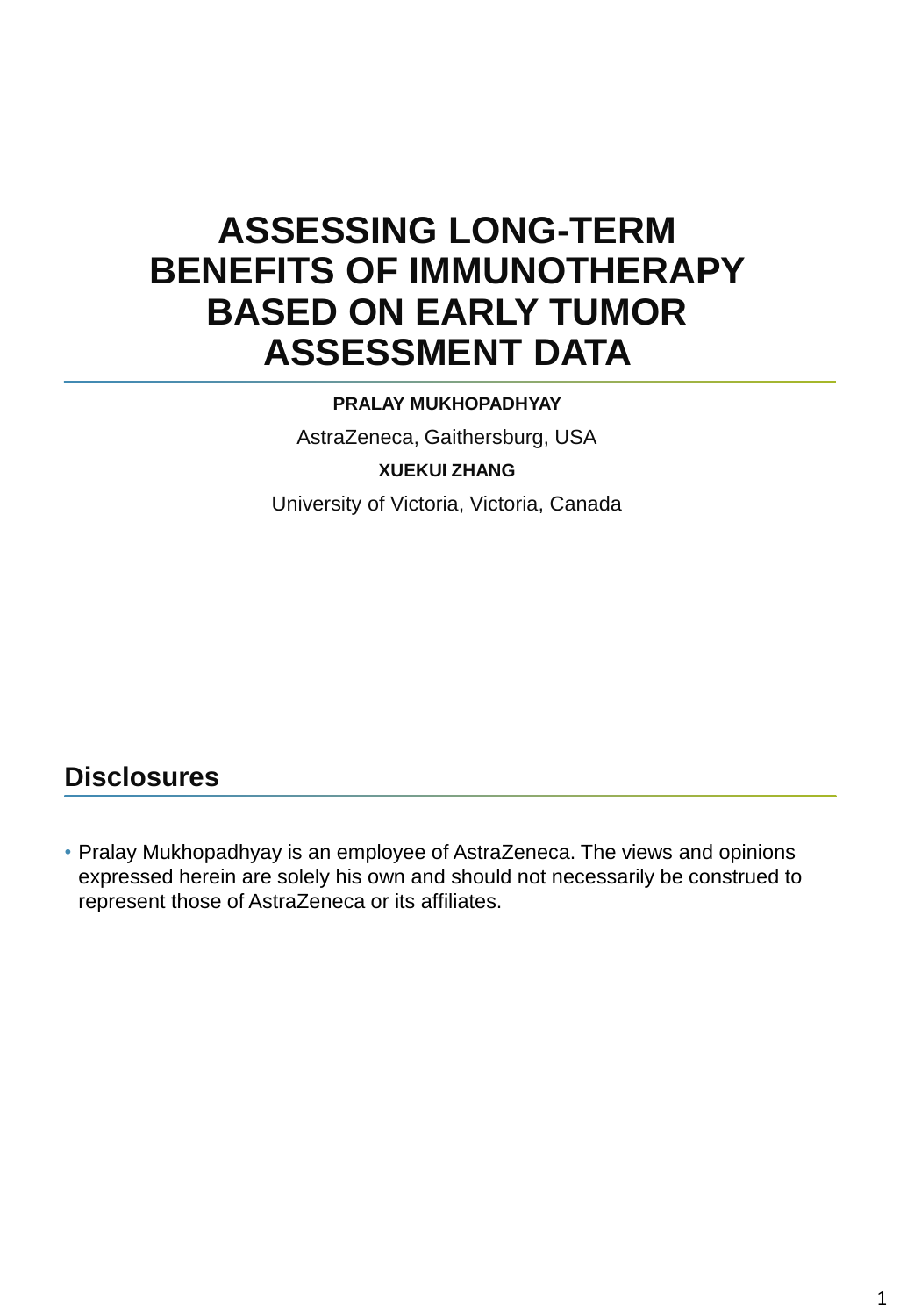#### **Background**

- The emerging data in immuno-oncology have changed the way many cancers are being treated
- Clinically meaningful benefits in OS have been observed in many tumor types, including NSCLC, melanoma, renal cell carcinoma and SCCHN
- OS remains the gold standard of clinical benefit in patients with cancer
- However, challenges remain with detecting OS benefits, including duration of follow-up, crossover and competing risks (in earlier disease settings)
- PFS and ORR are often not reliable surrogates for predicting OS
- What novel approaches can be considered for making an early assessment?

NSCLC, non-small cell lung cancer; ORR, objective response rate; OS, overall survival; PFS, progression-free survival; SCCHN, squamous cell cancer of the head and neck

#### **Modest correlation of PFS HR vs OS HR and Δ ORR vs OS HR in patients treated with I-O vs chemotherapy in various solid tumors**



Adj, adjusted; CM, CheckMate; ctrl, control; exp, experimental; HR, hazard ratio; I-O, immuno-oncology; KN, Keynote; ORR, objective response rate;<br>nivo, nivolumab; OS, overall survival; PFS, progression-free survival; SCCH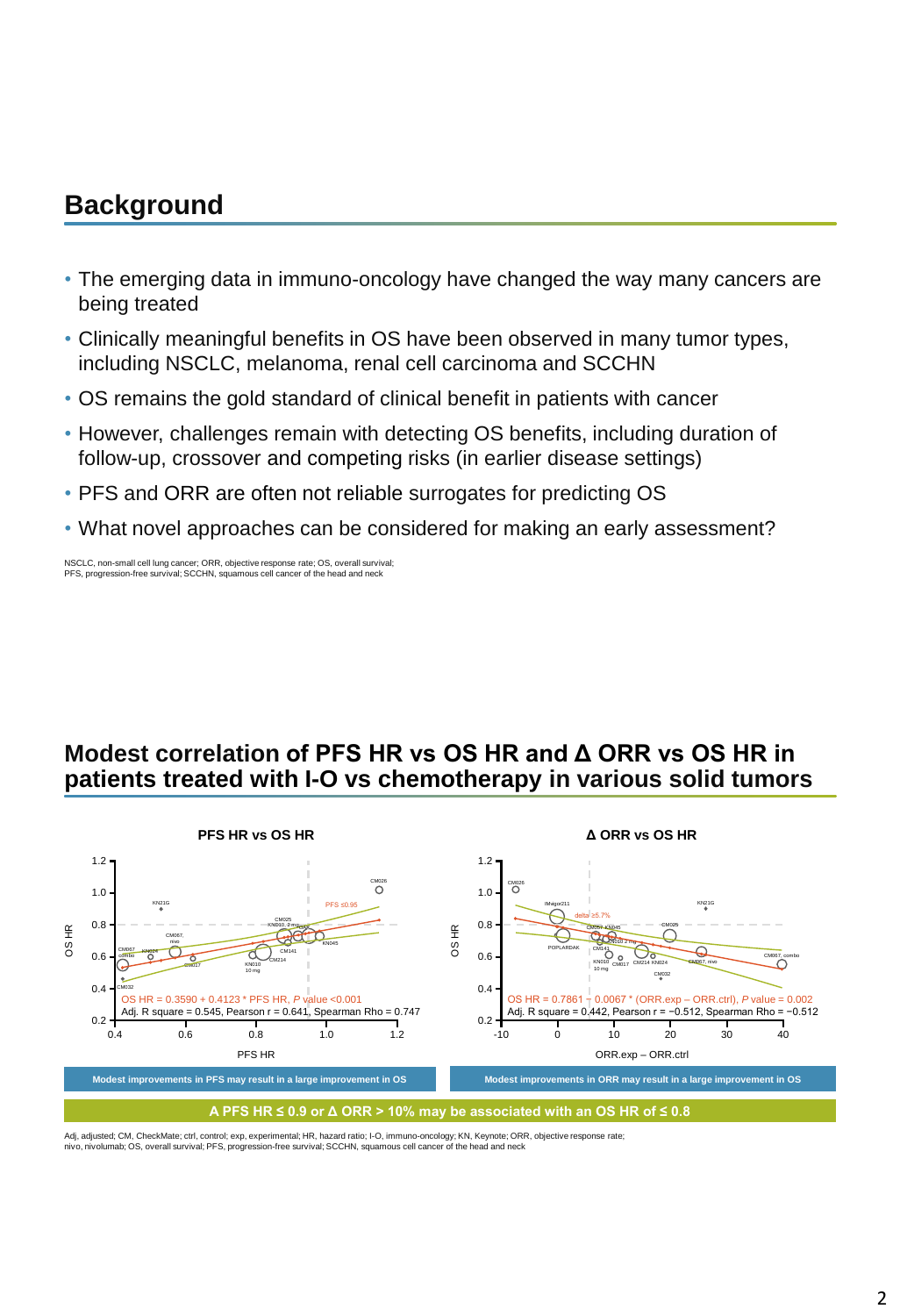#### **Tumor kinetics modeling: an alternative approach?**

- Using baseline characteristics and early tumor assessment data, we calculated a score, chose a cutoff value, and used these values to segment patients into groups
- To build this scoring system, we:
	- used data from a study in late-stage NSCLC (ATLANTIC)
	- trained a model to predict best overall response (PR/CR) to treatment
	- obtained a formula to calculate predicted probability of response, and used it as the score
- We evaluated OS difference between segmented groups to check performance of our rule
- We then used a second study (study 1108) to independently validate the rule built on ATLANTIC, to show that our proposed algorithm can be used for prediction in future studies

CR, complete response; NSCLC, non-small cell lung cancer; OS, overall survival; PFS, progression-free survival; PR, partial response; SCCHN, squamous cell cancer of the head and neck

## **ATLANTIC: phase 2, 3L NSCLC durvalumab monotherapy**



- Primary endpoint: ORR
- Follow-up for OS
- First patient in: Q1 2014

• Recruitment into cohorts 1 to 3 closed in Q4 2015

<sup>•</sup> Each arm analyzed separately

<sup>3</sup>L ,third line; ALK, anaplastic lymphoma kinase; EGFR, epidermal growth factor receptor; IV, intravenous; NSCLC, non-small cell lung cancer; ORR, objective response rate;<br>OS, overall survival; PD, progressive disease; PD-L1, programmed death ligand 1;<br>Q1, first quarter; Q2W, every 2 weeks; Q4, fourth quarter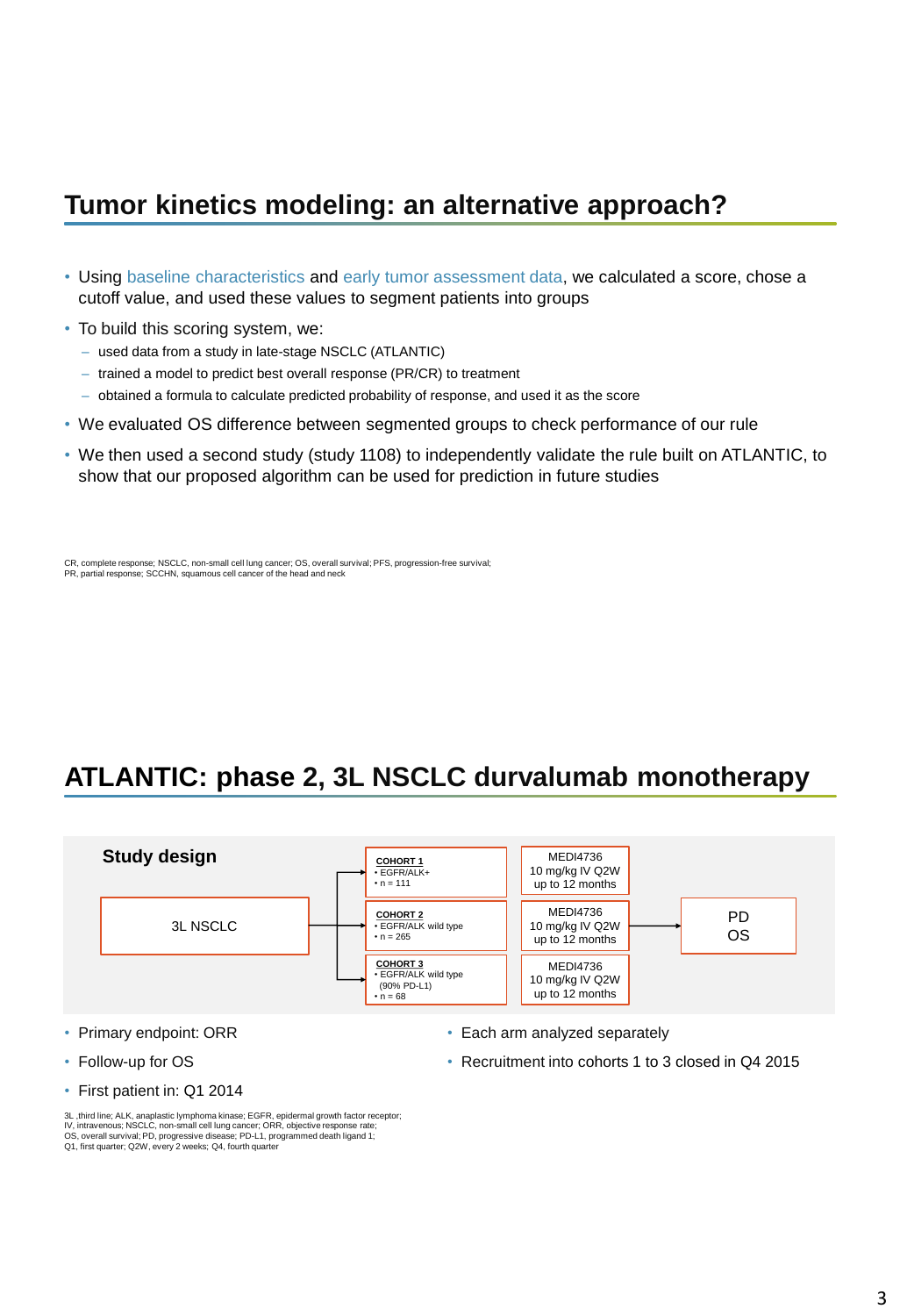#### **Segmentation model**

- To segment patients, we built a model to predict BOR (CR/PR vs others) *BOR (0/1) ≈ baseline characteristics + early tumor assessment results*
- Baseline characteristics included the following
	- Region

– Smoking status

– Sex

– Performance status – Cancer stage

- Age
- Race
- Line of therapy
- PD-L1 status – Histology
- Tumor location – Baseline tumor size
- Early tumor assessments
	- We used percent change from baseline at the first two or three follow-up tumor assessments

BOR, best overall response; CR, complete response; PD-L1, programmed death ligand 1; PR, partial response

### **Tumor kinetics model**

- There are multiple approaches to modeling tumor kinetics
- We considered/compared the following eight approaches
	- Model 1: first principal component score (> 90% of variance)
	- Model 2: tumor size percent change of first 2 or 3 follow-up visits
	- Model 3: 2-cluster membership
	- Model 4: 3-cluster membership
	- Model 5: 4-cluster membership
	- Model 6: 5-cluster membership
	- Model 7: deterministic percent rule (group patients by "≥ 2 visits with ≥ 10% tumor size reduction")
	- Model 8: no on-treatment tumor information (to evaluate added value of tumor kinetics)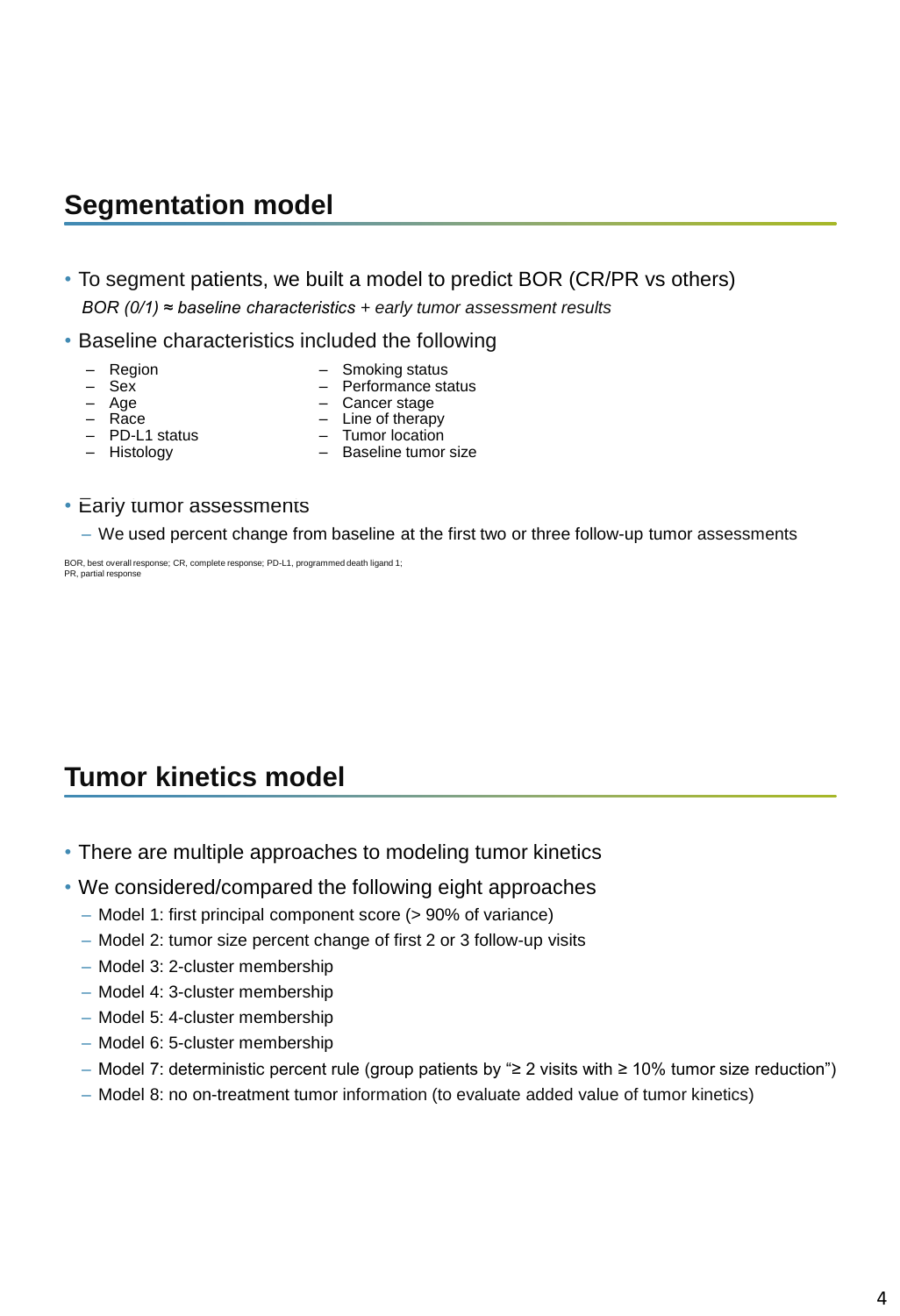#### **Example of clustering tumor growth profile**

• A K-means clustering algorithm based on longitudinal tumor assessment was used to group patients into two or three clusters





pts = patients

## **The best model?**

• Misclassification\* rate was used to evaluate the performance of models

|                           | <b>PCA</b> | % change in<br>tumor | Two<br><b>clusters</b> | <b>Three</b><br><b>clusters</b> | Four<br><b>clusters</b> | <b>Five</b><br>clusters | Fixed % rule | No tumor |
|---------------------------|------------|----------------------|------------------------|---------------------------------|-------------------------|-------------------------|--------------|----------|
| <b>Using three visits</b> | 7.85%      | 8.38%                | 16.75%                 | 16.75%                          | 6.28%                   | 6.81%                   | 20.42%       | 16.75%   |
| <b>Using two visits</b>   | 9.42%      | 9.42%                | 16.75%                 | 19.37%                          | 8.90%                   | 9.95%                   | 19.37%       | 16.75%   |

- Using two visits did not result in much worse performance than using three visits, but because we could predict results much earlier, we chose two visits
- The 4-cluster model had the best performance, but this clustering rule is harder to transfer to other studies than other models
- The PCA model is not much worse than the best (4-cluster) model, therefore we decided to use this approach
	- The first PC can be interpreted as the weighted average of tumor percent reductions
- No on-treatment tumor information and the fixed-rule models have the highest misclassification rates

\*Misclassification refers to predicting true responders as non-responders and vice-versa PC, principal component; PCA, principal component analysis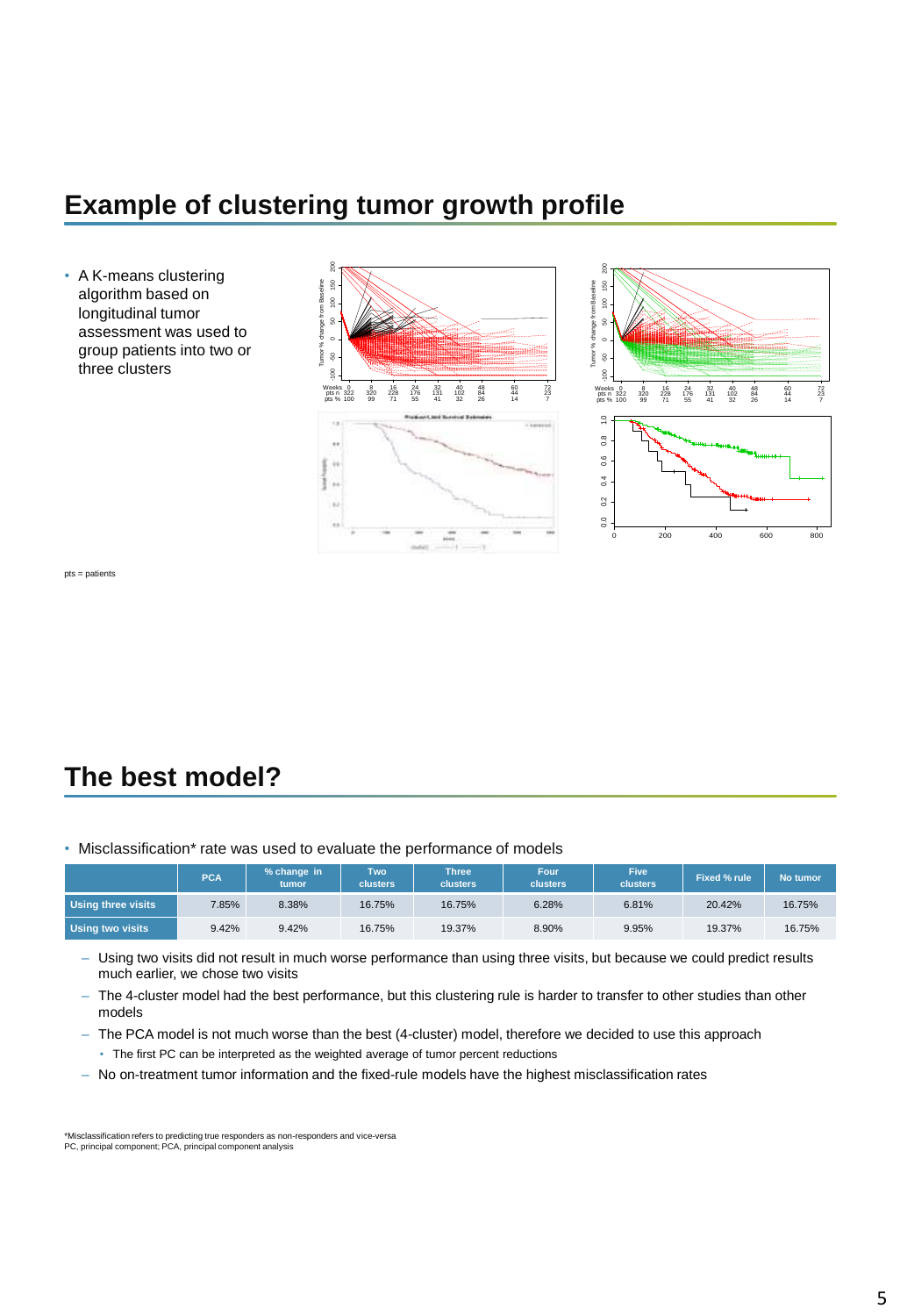### **Comparing observed survival outcomes of predicted groups**



CI, confidence interval; NA, not applicable; PH, prediction hazard

## **Patient-segmentation rule**

- We refitted the PCA model to full ATLANTIC data to generate a patient-segmentation rule – This rule will be used to segment patients in future studies
- The selected variables were:
	- Sex: 0.028 (male response better)
	- Histology group: 0.188 (squamous response better)
	- Smoker group: 0.034 (smoker response better)
	- Line of therapy: −0.176 (earlier-line response better)
	- First PC of tumor percent change from baseline: −0.041 (larger reduction response better)
- Linear combination of the above variables was converted into a probability of response (ie, CR/PR) via a logit link
- A cutoff probability of 0.278 was selected through the second layer of cross-validation and used to segment patients into two groups

CR, complete response; PC, principal component; PCA, principal component analysis; PR, partial response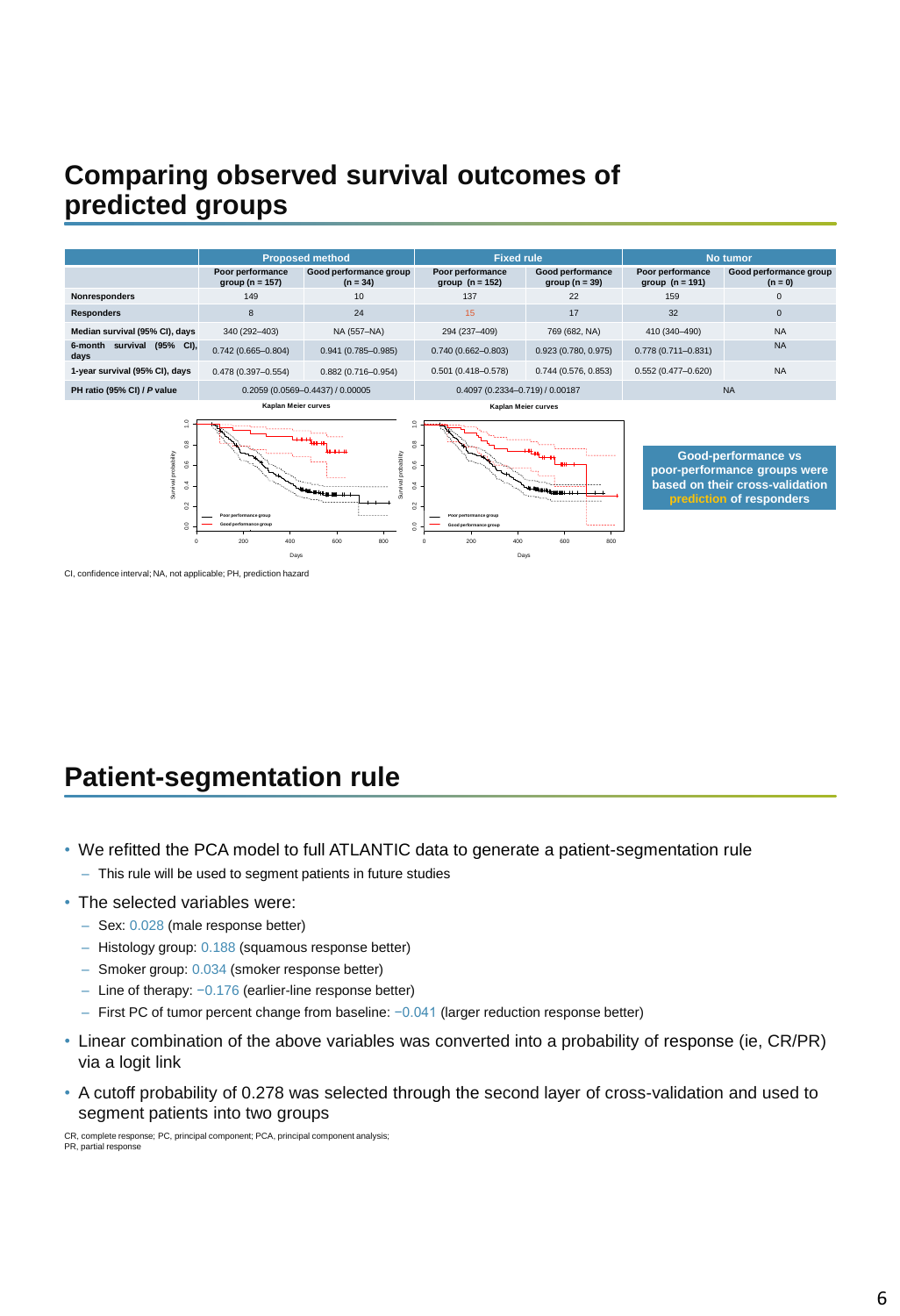### **Validated patient-segmentation rule in study 1108**



CI, confidence interval; NA, not applicable; PH, prediction hazard

#### **OS extrapolation using predictive modeling from the ATLANTIC study**



AIC, Akaike information criterion; K-M, Kaplan-Meier; OS, overall survival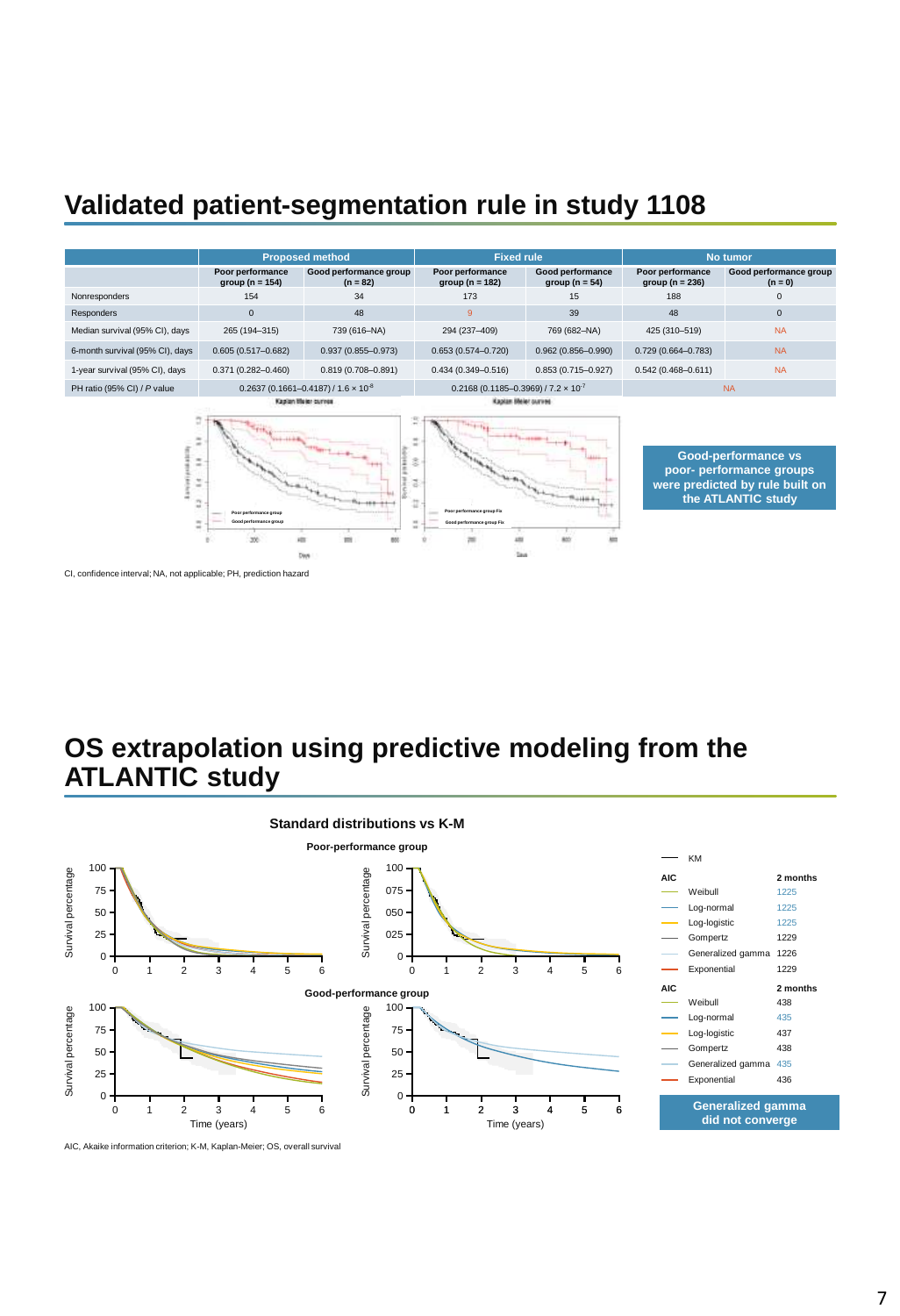#### **OS extrapolation using predictive modeling in the overall population**



#### **Standard distributions vs K-M**

### **Conclusions**

- We built a rule to segment patients into two groups (predicted responders vs nonresponders), using baseline characteristics and early tumor measurements
- We validated our segmentation rule in an independent study
	- The rule shows 100% sensitivity (it detected all true responders)
	- Survival outcomes were significantly different between the two segmented groups
- We hope to extend this approach using data from RCTs to identify predictive models that may help to differentiate between patients receiving I-O and 'non' I-O therapies
- The above approach could also be used in the context of OS extrapolation, instead of using traditional methods to segment patients, such as with landmark models
	- Modeling OS separately in predicted responders and non-responders, allows us to take into consideration the heterogeneity of these populations based on their underlying disease trajectory

I-O, immuno-oncology; RCT, randomized controlled trial; OS, overall survival